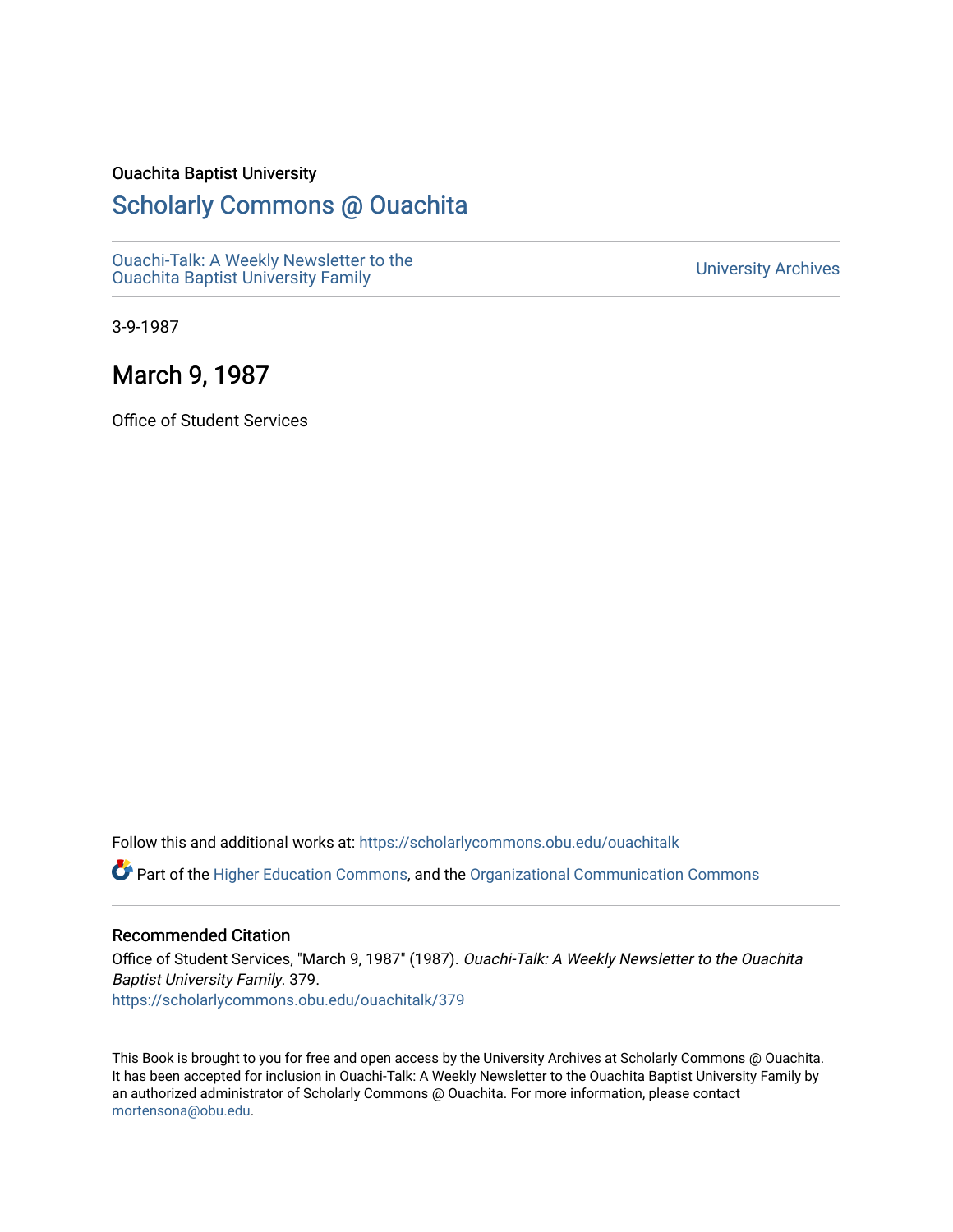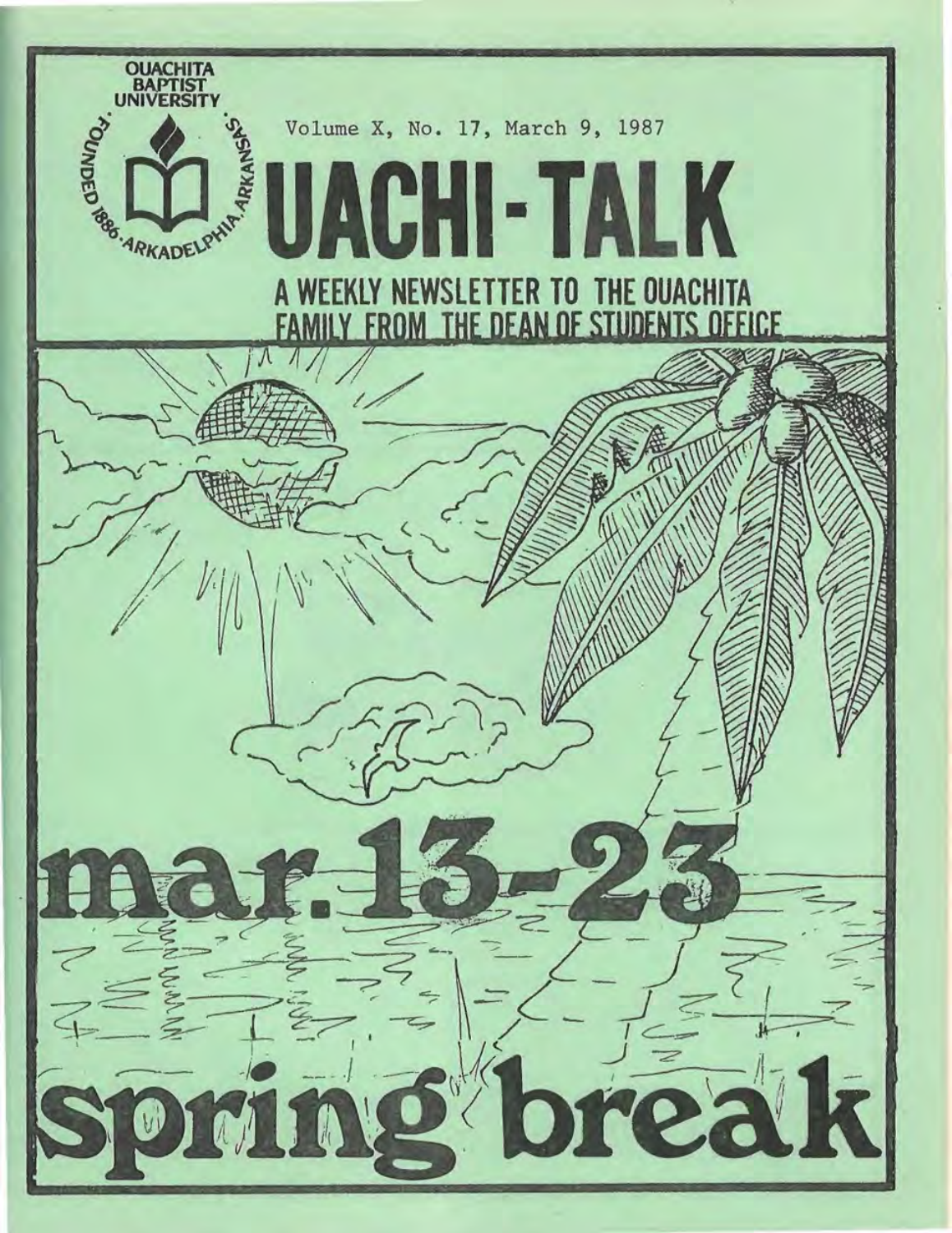## **Chapel ·**



The OBU Players will be performing in Chapel on March 10.



# **financial Aid**



Scholarship assistance in the amount of \$300.00, is provided for Arkadelphia women to continue their education. The recipient may be a high school graduate, a displaced homemaker or a mature woman returning to school.

Any woman who ranks in the upper one half of her class scholastically and who has completed a four-year high school curriculum is eligible to apply.

Applications are available in the Financial Aid Office and must be submitted before March 20, 1987.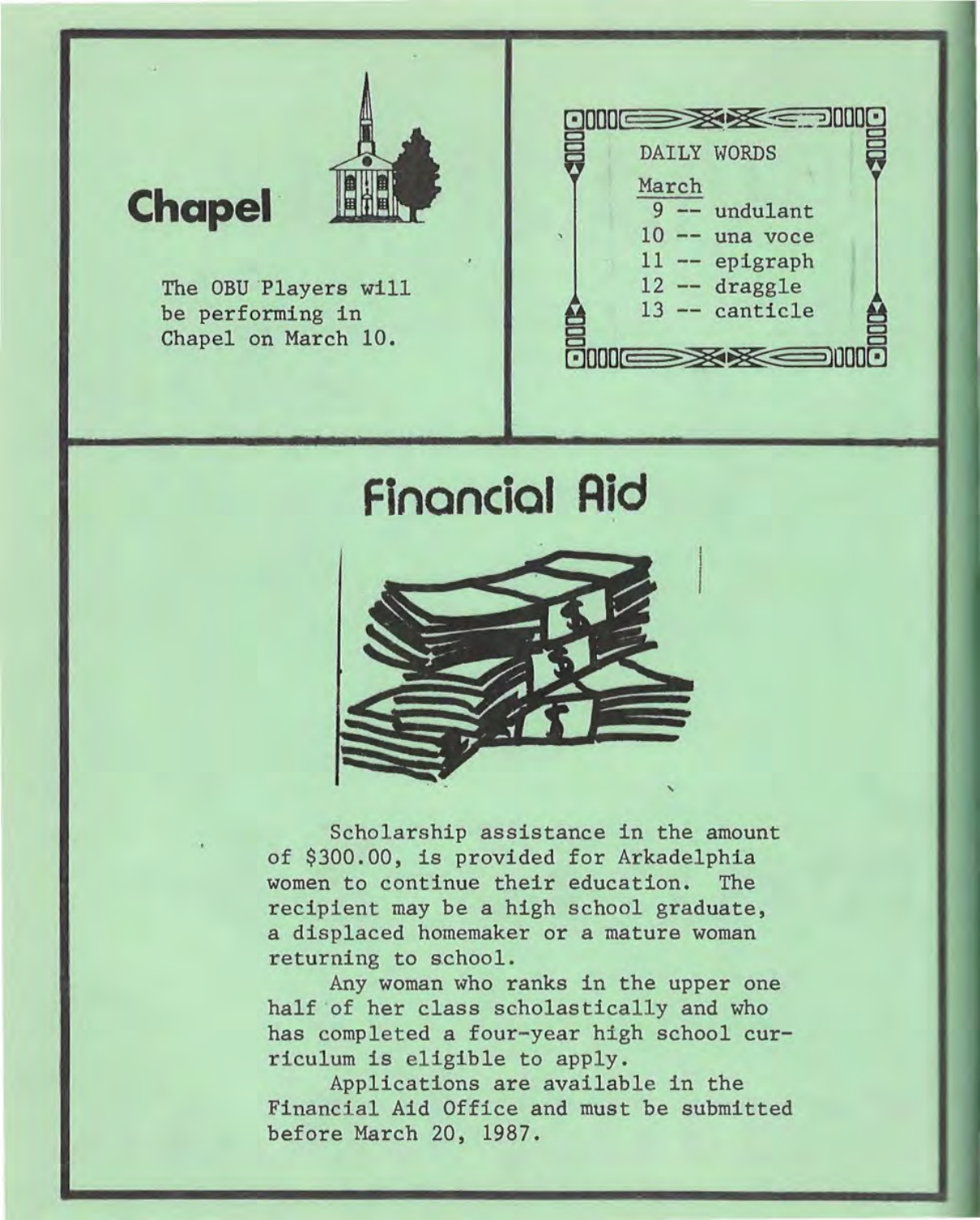Gamma Phi presents "Mr. Tiger Pageant," Tuesday, March 10, 7 p.m., in Mitchell Auditorium.<br>There will be beauty pageants, Gamma Phi presents "Mr. Tiger<br>nt," Tuesday, March 10, 7 p.m.,<br>tchell Auditorium.<br>There will be beauty pageants,<br>ng gown contests, and lots of

evening gown contests, and lots of entertainment. Admission is \$1.

All who wish to participate, may contact Rhonda Gross, club president, at 246-6449.



Remember that dorms will be closed at 5 p.m., on Friday, March 13.





There will be a Junior Piano Recital by Carole Cook on March 13, at 11:00 a.m., in Mabee Fine Arts Center.



Congratulations to the men and women who made the 1987 All-AIC Basketball Team. The men who made All-AIC are Chris Bryant and Freeman Green, with Terry Wesley receiving honorable mention.

Kay McClelland made All-AIC for the women and Nancy Wood received honorable mention.